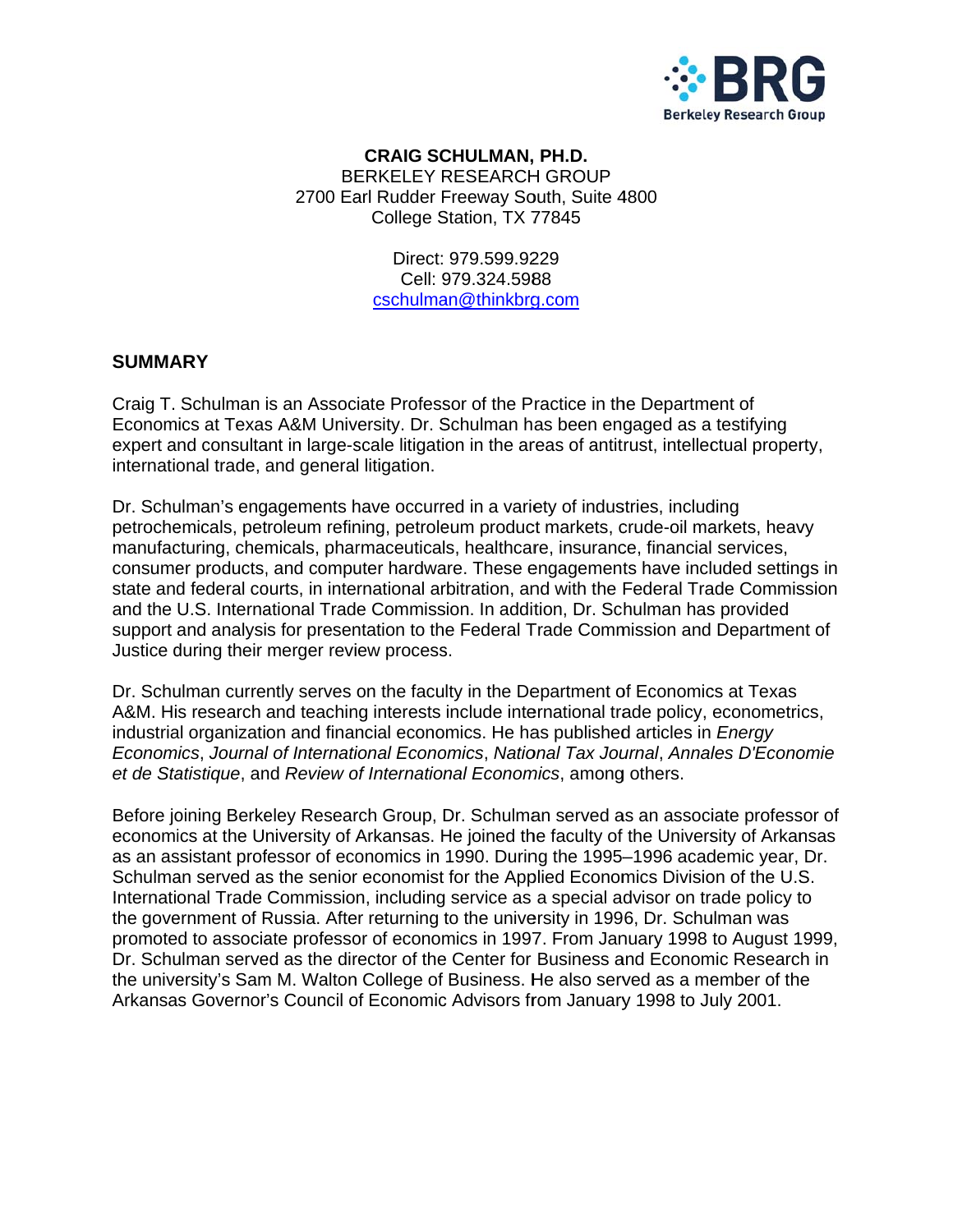

### **EDUCATION**

Ph.D., Economics Texas A&M University, 1990 Dissertation: The Optimal Choice of Trade Policy in Oligopolistic Industries. Fields of specialization: Industrial Organization, Antitrust, International Economics and Econometrics.

B.S., Economics, Texas A&M University, 1985

### **PRESENT POSITIONS**

Berkeley Research Group, College Station, TX **Director** 

- Testify in deposition and trial
- Develop economic analysis for complex litigation, including antitrust matters, international trade law and contract and business damages
- Prepare white papers, consulting reports, expert witness reports, and affidavits
- Engagements have included industries such as petrochemicals, petroleum refining, oil, heavy manufacturing, chemicals, insurance, healthcare, financial services, consumer products, and computer hardware
- Work has included a number of cases for parties investigated by the FTC

#### **Texas A&M University**

Associate Professor of the Practice, 2015-present Visiting associate professor of Economics, 2002-2015 Adjunct associate professor of Economics, 2001-present

• Teach International Trade Policy, Development Economics, Econometrics, Economic Forecasting, and Data Analytics.

### **PROFESSIONAL EXPERIENCE**

LECG, College Station, TX Principal 2004-2010 Managing economist 2001-2004

University of Arkansas Associate professor, 1997-2001 Director, Center for Business and Economic Research, 1998–1999 Assistant professor, 1990-1997

- Researched and published papers in various fields of economics, including Industrial Organization and International Trade
- Taught courses at undergraduate, masters, and Ph.D. levels, including Antitrust Economics, International Trade and Econometrics
- Led effort to completely restructure MBA curriculum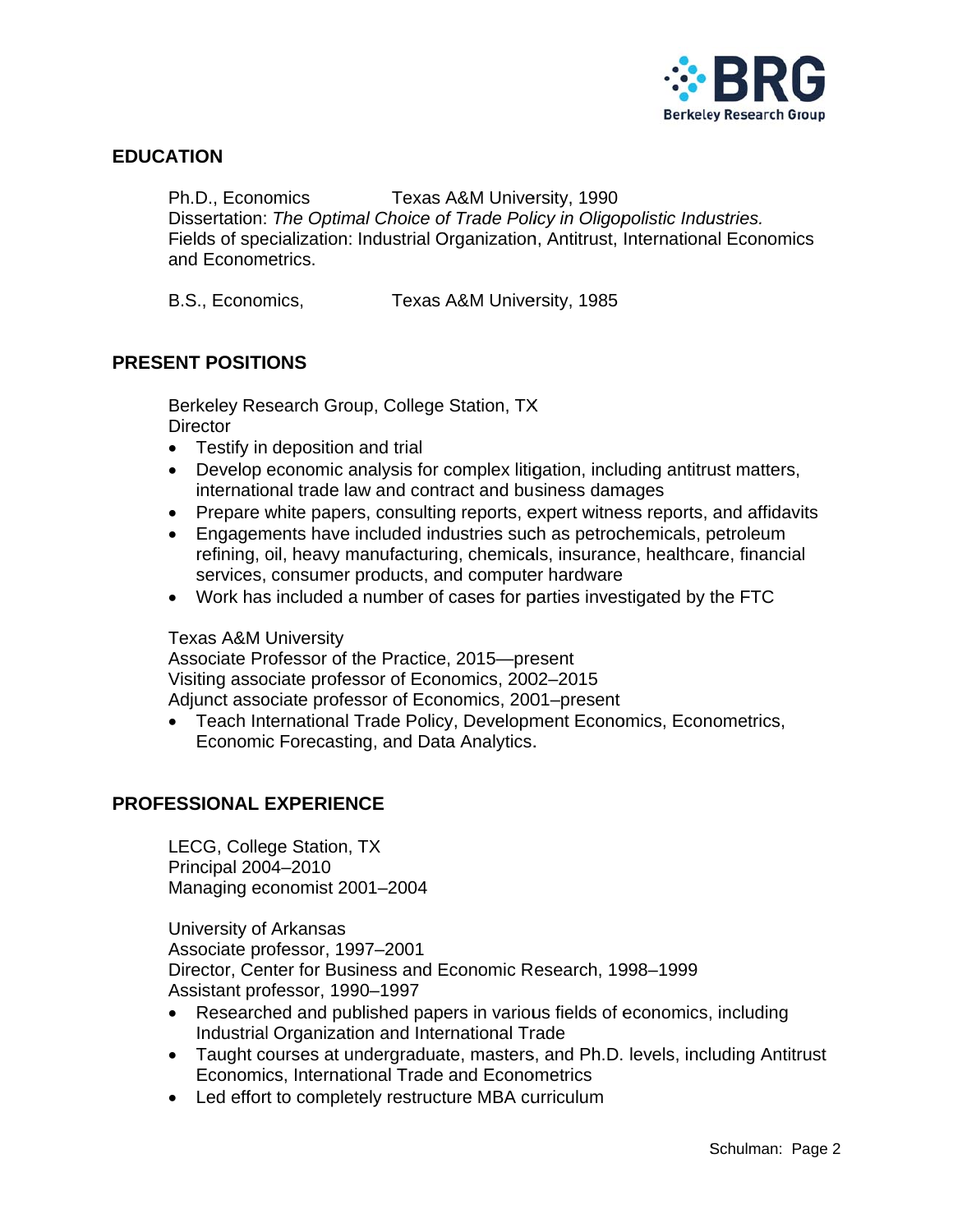

- Led a strategic planning exercise to reshape and refocus the mission of the Center for Business and Economic Research
- Helped develop a new major in International Business and Economics

Arkansas Governor's Council Of Economic Advisors Member, 1998-2001

- Reviewed and advised the Office of Finance and Administration regarding quarterly tax revenue forecasts
- Prepared white papers on economic development strategy for the Office of the Governor

U.S. International Trade Commission

Senior International economist, Applied Economics Division, 1995-1996

- Provided technical support and advice regarding modeling of economic damages in anti-dumping and countervailing duty cases
- Prepared economic damages reports for anti-dumping and countervailing duty cases
- Helped prepare white paper reports on the economic effects changes in U.S. international trade law

# SELECTED CASEWORK AND CONSULTING PROJECTS

- For a logistics company: Estimated demand systems for consumer products for use in inventory management systems.
- For a major consumer products company: Analyzed the relevant geographic and product market in a merger involving consumer products.
- For a wastewater treatment company: Analyzed the relevant geographic and product market, assessed extent of market power and economic damages in an antitrust claim of monopolization.
- For a commercial real estate firm: Assessed economic damages from a breach of contract.
- For a petrochemical firm: Assessed economic damages from a breach of contract.
- For a major petroleum services firm: Developed methodology for assessing economic damages from a breach of confidentiality.
- For an insurance firm: Analyzed the relevant geographic and product market in a merger involving medical insurance firms.
- For petroleum products firm: Analyzed the economic impact of alleged fraud.
- For a major consumer products company: Analyzed the relevant geographic and product market, assessed extent of market power and economic damages in an antitrust claim of monopolization.
- For a major financial services firm: Developed a simulation model of world oil market.
- For a major oil company: Modeled the world oil market and provided strategic advice regarding production and pricing.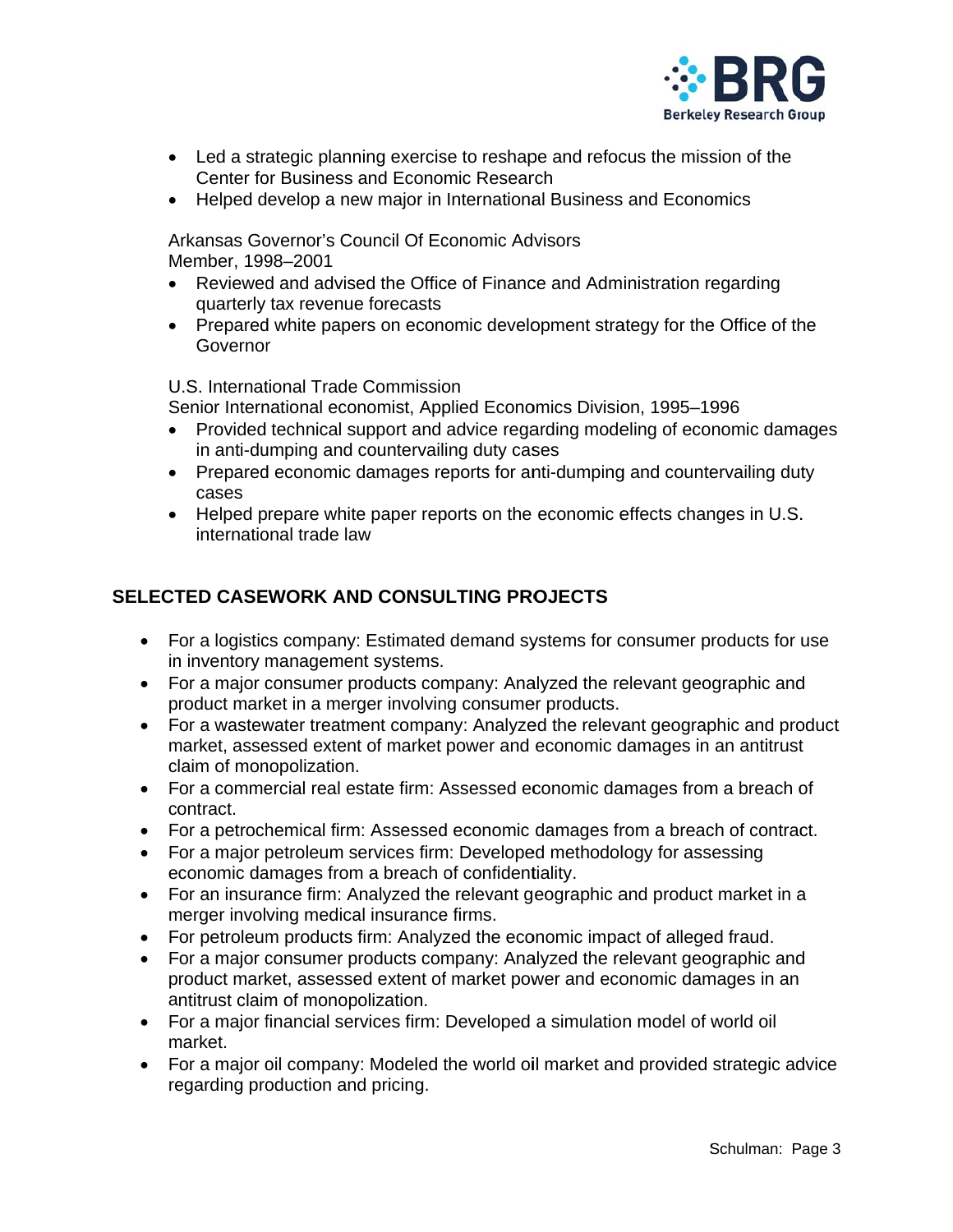

- For a major pharmaceutical products firm: Analyzed issues relating to class certification and damages in nation-wide and state level actions involving allegations of fraud.
- For a major computer technology firm: Analyzed the relevant geographic and technology markets, assessed extent of market power and economic damages in an antitrust counterclaim to a claim for patent infringement.
- For a major integrated petroleum products firm: Analyzed retail market structure and pricing to address allegations of predatory pricing of gasoline.
- For a major consumer products company: Assessed economic damages for a breach of contract.
- For a major consumer products company: Analyzed market structure in the context of allegations of monopsony.
- For an insurance firm: Analyzed the price determinants of petrochemical products in the context of a business interruption claim.
- For a major petroleum products firm: Analyzed crude oil quality differentials and assessed economic damages associated with a breach of contract.
- For a major petroleum products firm: Analyzed market structure and assessed economic damages associated with allegations of commodity price manipulation.
- For a major petroleum products firm: Developed price forecasts and analyzed crude oil price differentials owing to crude quality for an international arbitration related to expropriated assets.
- For a regional equipment manufacturer: Analyzed market structure and assessed economic damages associated with allegations of monopolization and breach of contract.
- For an equipment rental company: Assessed economic damages associated with allegations of breach of fiduciary duty and theft of intellectual property.
- For a regional petroleum products company: Analyzed market structure and the extent of entry barriers associated with allegations of breach of fiduciary duty.
- For an international equipment manufacturer: Assessed economic damages associated with allegations of breach of contract.
- For a major petroleum products firm: Analyzed market structure and assessed economic causation and damages associated with allegations of price discrimination in wholesale petroleum products markets.
- For a major oil and gas exploration and production firm: Analyzed issues related to class certification associated with allegations of underpayment of royalties related to natural gas liquids.

# **ACADEMIC HONORS AND AWARDS**

The Lynde and Harry Bradley Foundation Fellowship, 1989–1990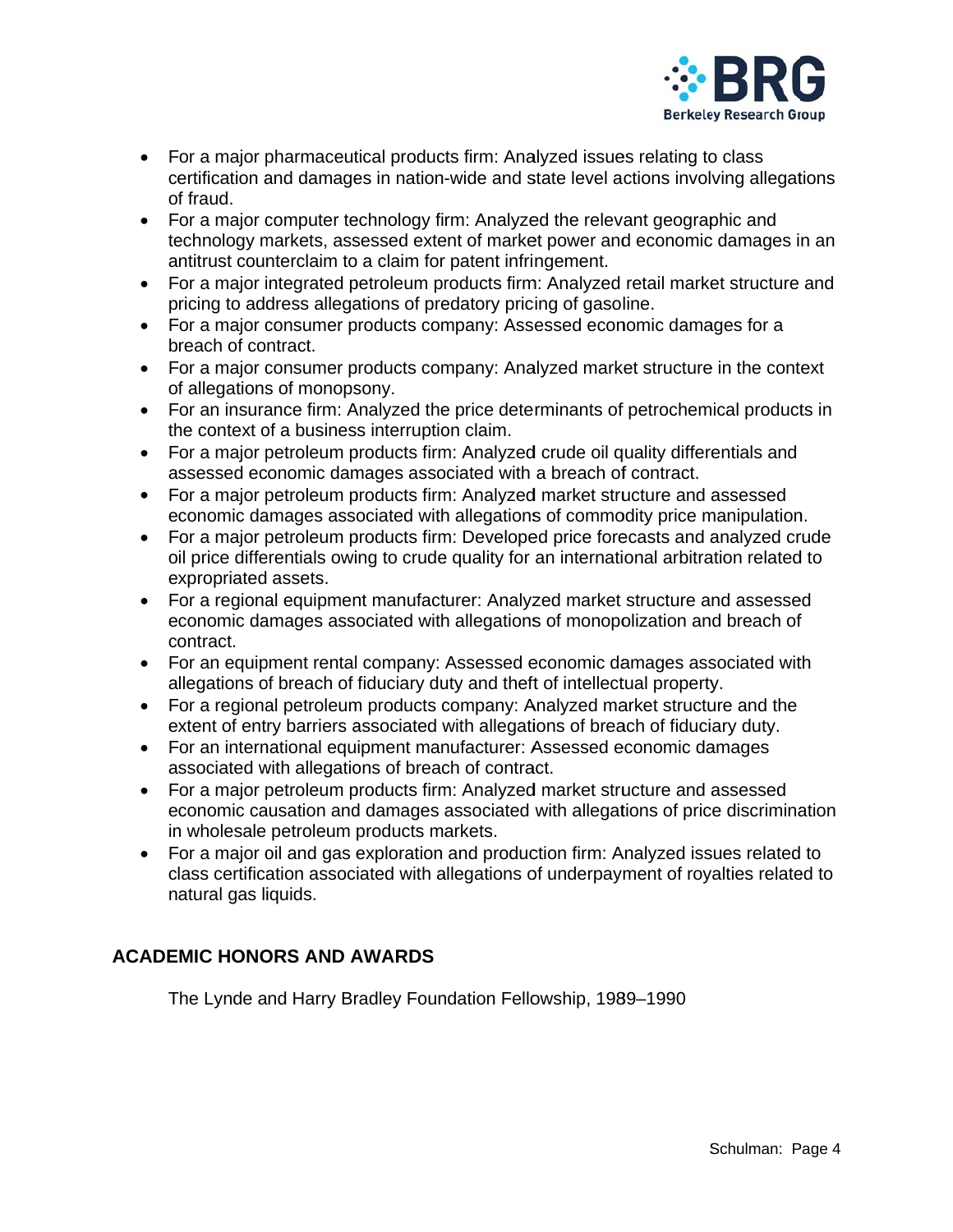

# **COURSES TAUGHT**

Econometric Theory and Applications, Ph.D., M.A., and Undergraduate International Trade Theory and Policy, Ph.D., M.A., and Undergraduate Economic Forecasting, M.A. and Undergraduate Economic Data Analysis/Statistics, M.A. and Undergraduate Applied Microeconomics, M.A. Antitrust Economics, M.A. Principles of Economics, Undergraduate

### **GRANTS AND SPONSORED RESEARCH**

- "Setting Transformer Efficiency Standards: Potential Unintended Consequences," with James Griffin, AK Steel Corporation and Allegheny Technologies Incorporated, 2012, co-principal investigator
- "Scientific Games: Cooperative Services," with William Hamm and David Najvar, Scientific Games Corporation, 2012, co-principal investigator
- "Aramco Production Strategies: Their Implications for World Oil Prices and Saudi Wealth Maximization," with James Griffin, Aramco Services Company, 2003, coprincipal investigator
- "World Oil Supply and Demand," with James Griffin, UBS Global Asset Management, 2002, co-principal investigator
- "The Efficacy of Classroom Experiments in Teaching Introductory Economics," with Thomas McKinnon and Yvonne Durham, National Science Foundation, \$221,000, 1999–2004, principal investigator and project director
- "Priming the Pump: Research as a Catalyst for Economic Growth," University of Arkansas Center for Business and Economic Research, \$7,500, 2000, co-principal investigator
- Alternatives for Expanded School Bus Liability Insurance Coverage, Arkansas State Board of Education, \$5000, 1998, principal investigator
- Over the Road Transportation Forecast, University of Arkansas Supply Chain Management Research Center, \$5,000, 1998, principal investigator
- "Corporate Tax Integration and the Interaction Between Dividend Policy and Capital Gains," with Keith Sellers and Deborah Thomas, Ernst & Young Foundation, 1994 Tax Research Grant Program, \$30,000, co-principal investigator

# **PROFESSIONAL ACTIVITY**

- Ad-hoc referee Journal of International Economics, International Economic Review, Economica, Review of International Economics, Social Science Quarterly, Canadian Journal of Economics, National Tax Journal, Economic Inquiry, Energy Journal.
- Texas Advanced Research/Advanced Technology Programs Social and Behavioral Sciences Review Panelist, August 1999.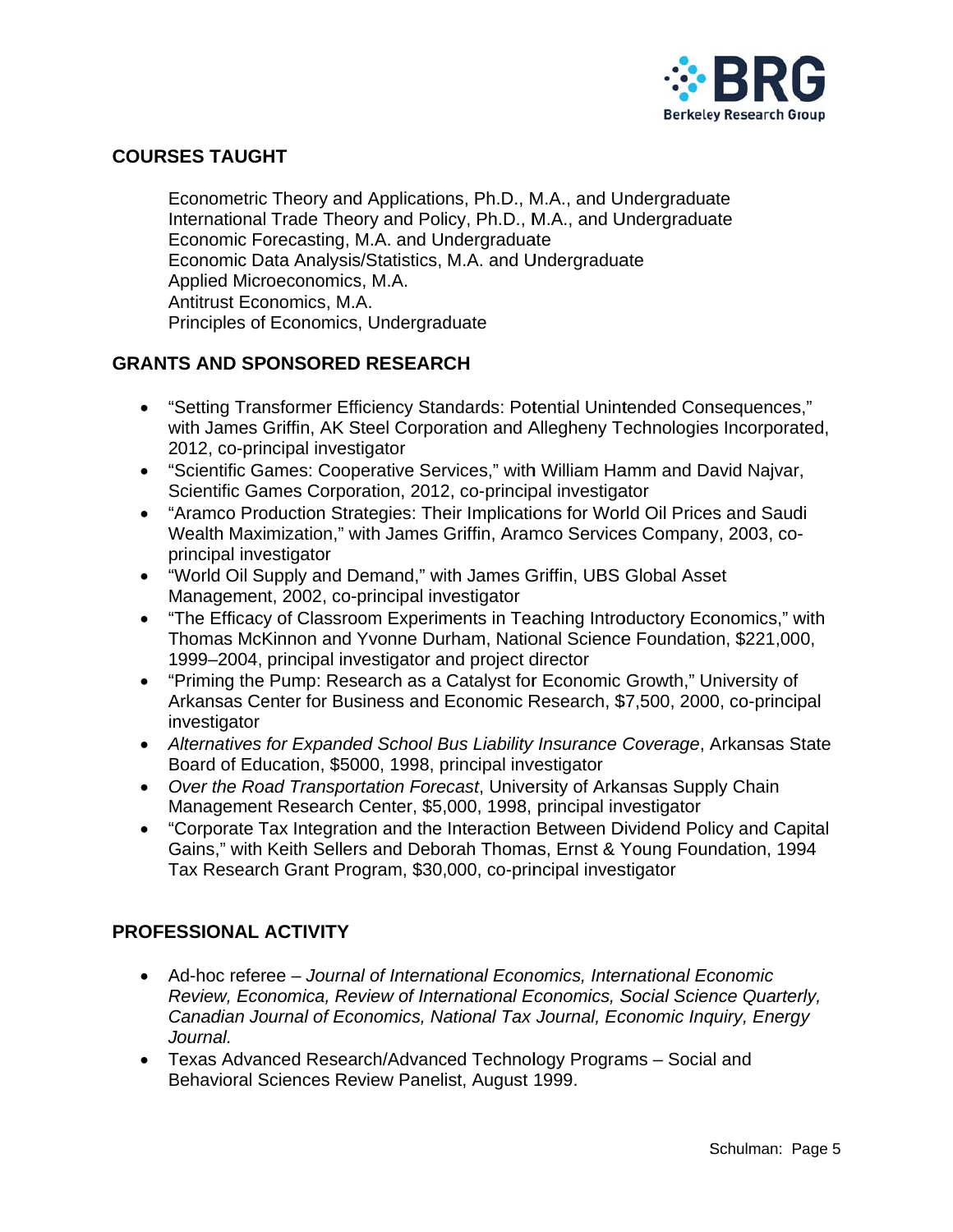

- National Science Foundation, Division of Undergraduate Education Course, Curriculum and Laboratory Improvement Program Review Panelist, July 2000.
- National Science Foundation, Division of Undergraduate Education Undergraduate Assessment Program Workshop (July, 2000). Invited participant in workshop to define objectives for a new NSF program supporting assessment of undergraduate programs in science, mathematics, engineering, and technology.
- American Economic Association, Member.
- American Bar Association, Member.

# **PUBLICATIONS**

### **Refereed**

- "Strategic Non-intervention and the Choice of Trade Policy for International  $(1)$ Oligopoly," with Hae-Shin Hwang, Journal of International Economics 34, 1993, 73– 93.
- $(2)$ Effects of Tax Policy on Corporate Financing Decision: Integration and Capital Gains, with Keith Sellers and Deborah Thomas, The Tax Foundation and Ernst & Young, Washington, DC, October 1994, 33 pp.
- $(3)$ "Estimation of SUR Model with Non-nested Missing Observations," with Hae-shin Hwang, Annales D'Économie et de Statistique 44, 1996, 21 pp.
- $(4)$ "Effects of Tax Integration and Capital Gains Tax on Corporate Leverage," with Deborah Thomas, Keith Sellers, and Duane Kennedy, National Tax Journal 49:1, 1996, 31-54.
- "Performance Pay as a Screening Devise," with Marc Chopin, Studies in Economics  $(5)$ and Finance 18:1, 1997, 94-108.
- "Free Entry, Quasi Free Trade and Strategic Trade Policy," Review of International  $(6)$ Economics 5:1, 1997, 83-100.
- "Active Management, Fund Size, and Bond Mutual Fund Returns," with James  $(7)$ Philpot, Douglas Hearth, and James Rimbey, *Financial Review* 33, 1998, 115–125.
- "The Effect of the Tax Reform Act of 1986 and Over-Built Markets on Commercial  $(8)$ Office Property Values," with Stanley Smith and Larry Woodward, Journal of Real Estate Research 19:3, 2000, 301-320.
- "The Weekend Effect, 'Reverse' Weekend Effect and Firm Size," with Jorge Brusa  $(9)$ and Pu Liu, Journal of Business Finance and Accounting 27:5-6, June 2000, 863-890.
- $(10)$ "Are Treasury Securities Free of Default?" with Srinivas Nippani and Pu Liu, Journal of Finance and Quantitative Analysis 36:2, June 2001.
- "An Analysis of the Effect of Management Participation in Director Selection on the  $(11)$ Long-Term Performance of the Firm," with William Callahan and James Millar, Journal of Corporate Finance 9, 2003.
- "The Weekend Effect and 'Reverse' Weekend Effect: An Analysis by Month of the  $(12)$ Year, Week of the Month and Industry," with Jorge Brusa and Pu Liu, Journal of Business Finance and Accounting 30:5-6, June 2003.
- $(13)$ "The 'Reverse' Weekend Effect: The U.S. Market vs. International Markets," with Jorge Brusa and Pu Liu, International Journal of Financial Analysis 12:3, 3rd Quarter 2003.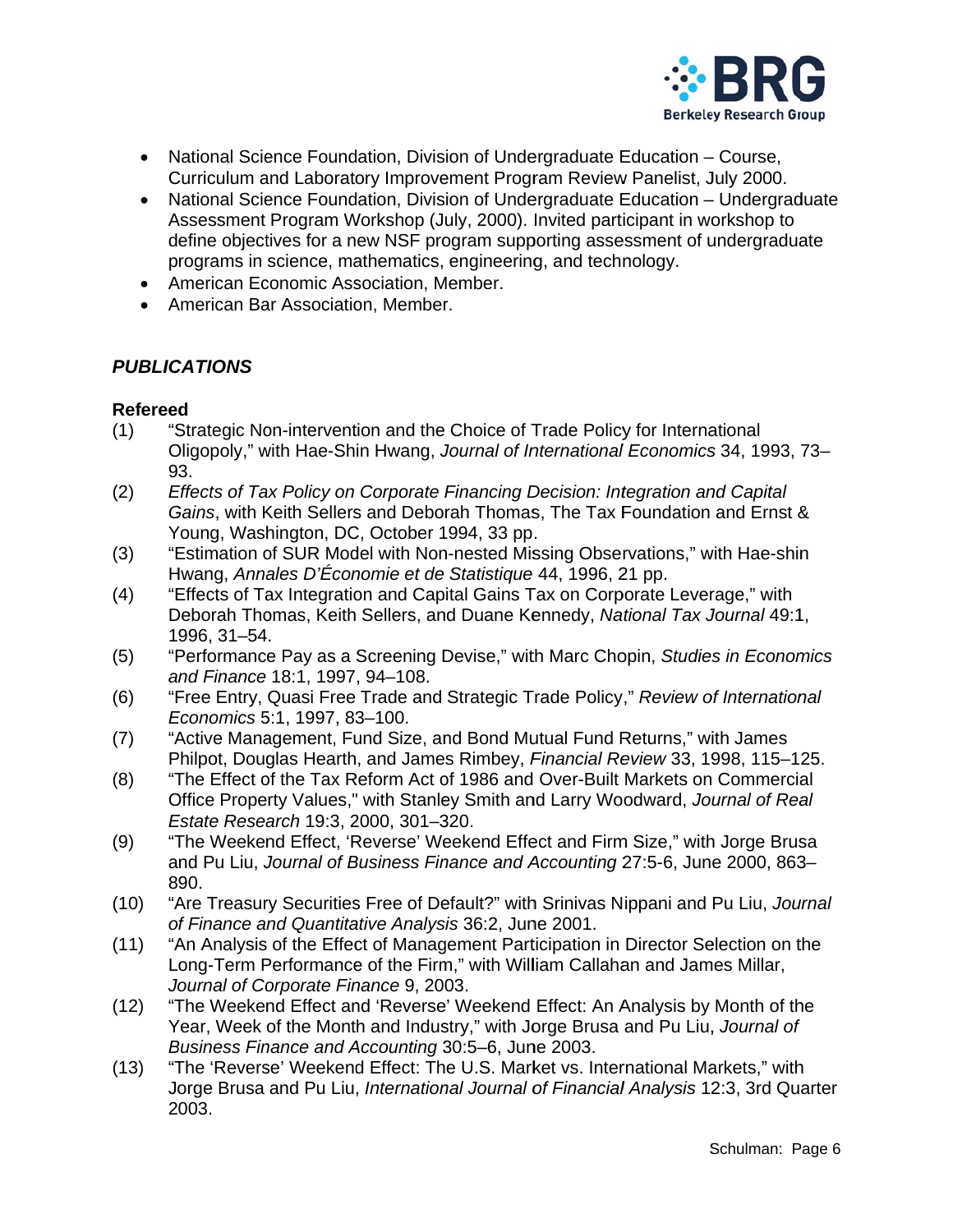

- $(14)$ "An International Investigation of the Influence of Dividend Taxation on Research and Development Tax Credits," with Tracy S. Manly and Deborah Thomas, Journal of the American Taxation Association 25:2, Fall 2003.
- "Price Asymmetry in Energy Demand Models: A Proxy for Energy Saving Technical  $(15)$ Change?" with James M. Griffin, Energy Journal 26:2, Spring 2005.
- $(16)$ "Weekend Effect, 'Reverse' Weekend Effect, and Investor Trading Activities," with Jorge Brusa and Pu Liu, Journal of Business Finance and Accounting 32:7-8, Spring 2005.
- "Tax Incentives for Economic Growth: Capital Investment or Research," with Tracy  $(17)$ S. Manly and Deborah Thomas, Advances in Taxation 17, 2007.
- "The Efficacy of Using Classroom Experiments to Teach Introductory Economics,"  $(18)$ with Yvonne Durham and Thomas McKinnon, Economic Inquiry 45:1, January 2007.

#### **Refereed Proceedings**

"Tax Integration and Corporate Dividend Policy - The Canadian Experience," with  $\bullet$ Deborah Thomas and Keith Sellers, Eighth Asian-Pacific Conference on International Accounting Issues, 1996. Awarded outstanding paper of the Conference by the CGAA of Canada.

"The Relative Impact of Capital Inputs and Retail Structure on Labor Productivity in Retailing: A Longitudinal Analysis in Japan," with Robert Stassen, in Enhancing Knowledge Development in Marketing, American Marketing Association, 1995, 274.

- "Tax Policy and Corporate Leverage in Australia and New Zealand," with Keith  $\bullet$ Sellers, Deborah Thomas, Charles Robnett, and Patty Huff, Fifth Asian-Pacific Conference on International Accounting Issues, 1993.
- "An Examination of Factors Affecting Productivity in Japanese Retailing, 1976– 1988," with Robert Stassen and Mayuresh Kelkar, in Enhancing Knowledge Development in Marketing, American Marketing Association, 1992, 310.

#### **Technical Reports**

- "Priming the Pump: Research as a Catalyst for Economic Growth," University of  $(1)$ Arkansas Center for Business and Economic Research, 2000.
- $(2)$ "Arkansas Public School Performance: How Does Your District Rank?" Arkansas Business and Economic Review 32:1, Spring 1999, 7-15.
- Alternatives for Expanded School Bus Liability Insurance Coverage, Report to the  $(3)$ Arkansas State Board of Education, Center for Business and Economic Research, University of Arkansas, 1998.
- $(4)$ Over the Road Transportation Forecast, University of Arkansas Center for Business and Economic Research, 1998.
- Survey of the Labor Market for New Ph.D.s in Economics: 1999-2000, with William  $(5)$ P. Curington, University of Arkansas Center for Business and Economic Research, 1998.
- $(6)$ Large Newspaper Printing Presses and Components Thereof, Whether Assembled or Unassembled, from Germany and Japan, Staff report to the Commission on Investigations Nos. 731-TA-736 and 737 (Preliminary), U.S. International Trade Commission, August 1995. (Pricing section of report)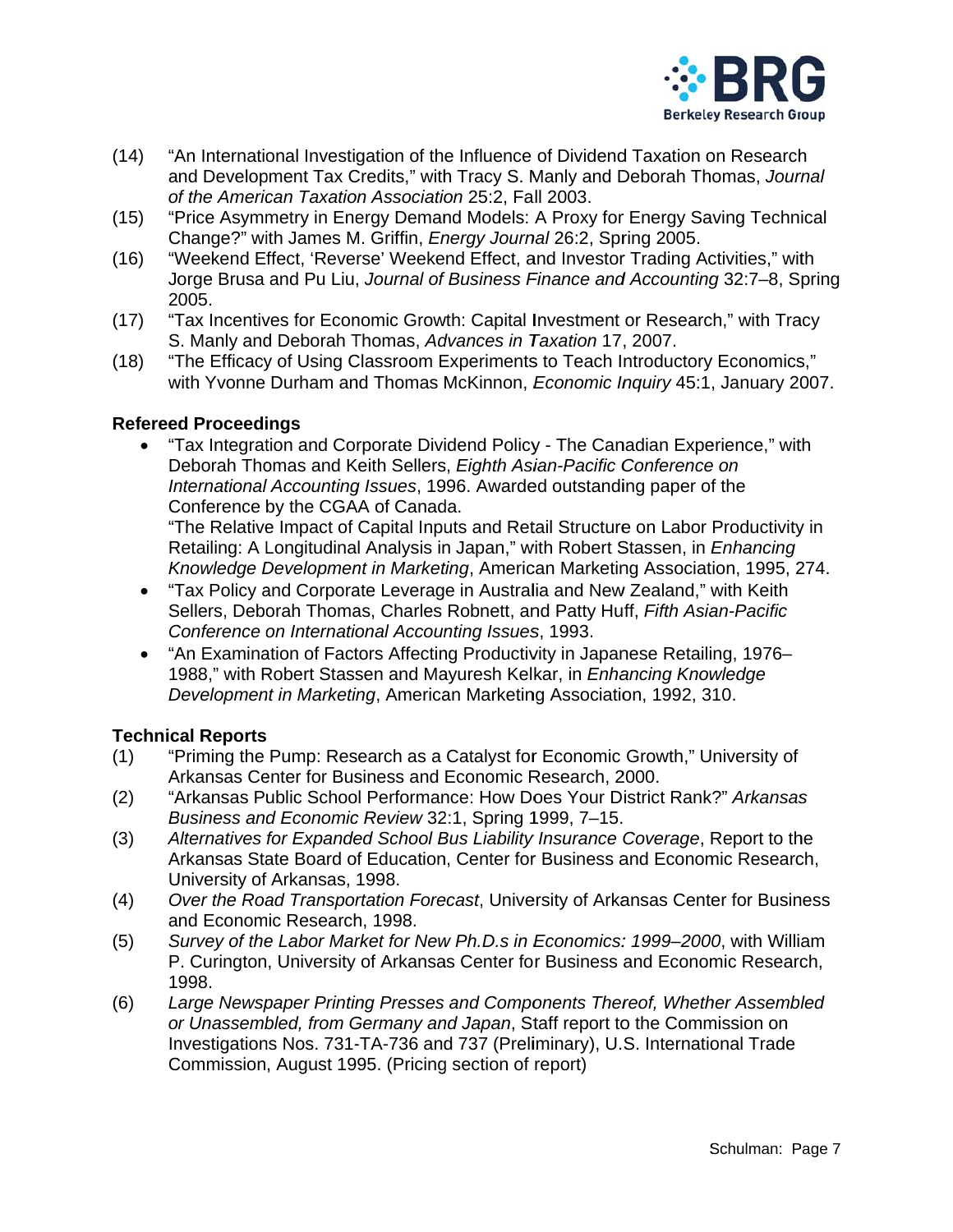

### **TESTIMONY**

- Intergraph Hardware Technologies Company v. Dell Inc., Hewlett-Packard Company, and Gateway, Inc., U.S. District Court for the Eastern District of Texas, Marshall Division, Report and Deposition: October 2004
- Paramount Pictures Corporation v. Johnson Broadcasting, Inc., U.S. District Court for the Southern District of Texas, Houston Division, Report: May 2006
- K&H Manufacturing v. Strong Industries, Inc., U.S. District Court for the Southern District of Texas, Houston Division, Report: September 2008
- RSC Equipment Rental, Inc. v. Charles Rouse and Hertz Equipment Rental Corporation, District Court, Galveston County, Texas, Trial Testimony: January 2009
- Turner Gas Company v. Mark Harris et al., District Court, Salt Lake County, Utah, Report and Deposition: February 2009
- Western Technology Services International, Inc. v. Cauches Industriales, S.A., ICDR International Arbitration matter, Report and Deposition: September 2009, Hearing Testimony: November 2009
- Doyle Sims et al. vs. Bayer CropScience LP et al., and Bill Schwartz et al. vs. Bayer CropScience LP et al., Circuit Court for Desha County, Arkansas, Report: May 2010, Trial Testimony: July 2010
- Jesse Briggs et al. vs. Bayer CropScience LP et al., Circuit Court for Desha County, Arkansas, Report: August 2010
- In re: Genetically Modified Rice Litigation, 4:06-md-1811, Report: July 2010, Deposition: December 2010
- Kelly Neely v. Debusk Industrial Services Corporation, District Court, Orange County, Texas, Report: May 2011
- Public Health Equipment and Supply Co., Inc. v. Clarke Mosquito Control Products, Inc. et al., U.S. District Court for the Western District of Texas, San Antonio Division, Report: September 2011
- Wilson Industries, L.P. v. Select Energy Services, LLC and Bell Supply, LLC, District Court, Ector County, Texas, Report: January 2012
- Southern Chemical Corporation vs. Celanese, Ltd., District Court, Harris County, Texas, Deposition: May 2012
- Mark D. Idstrom, M.D. vs. Alliance Radiology, P.A. et al., District Court, Johnson County, Kansas, Report: August 2013, Depositions: October 2013, December 2014, Hearing testimony: February 2015, Trial testimony: May 2015.